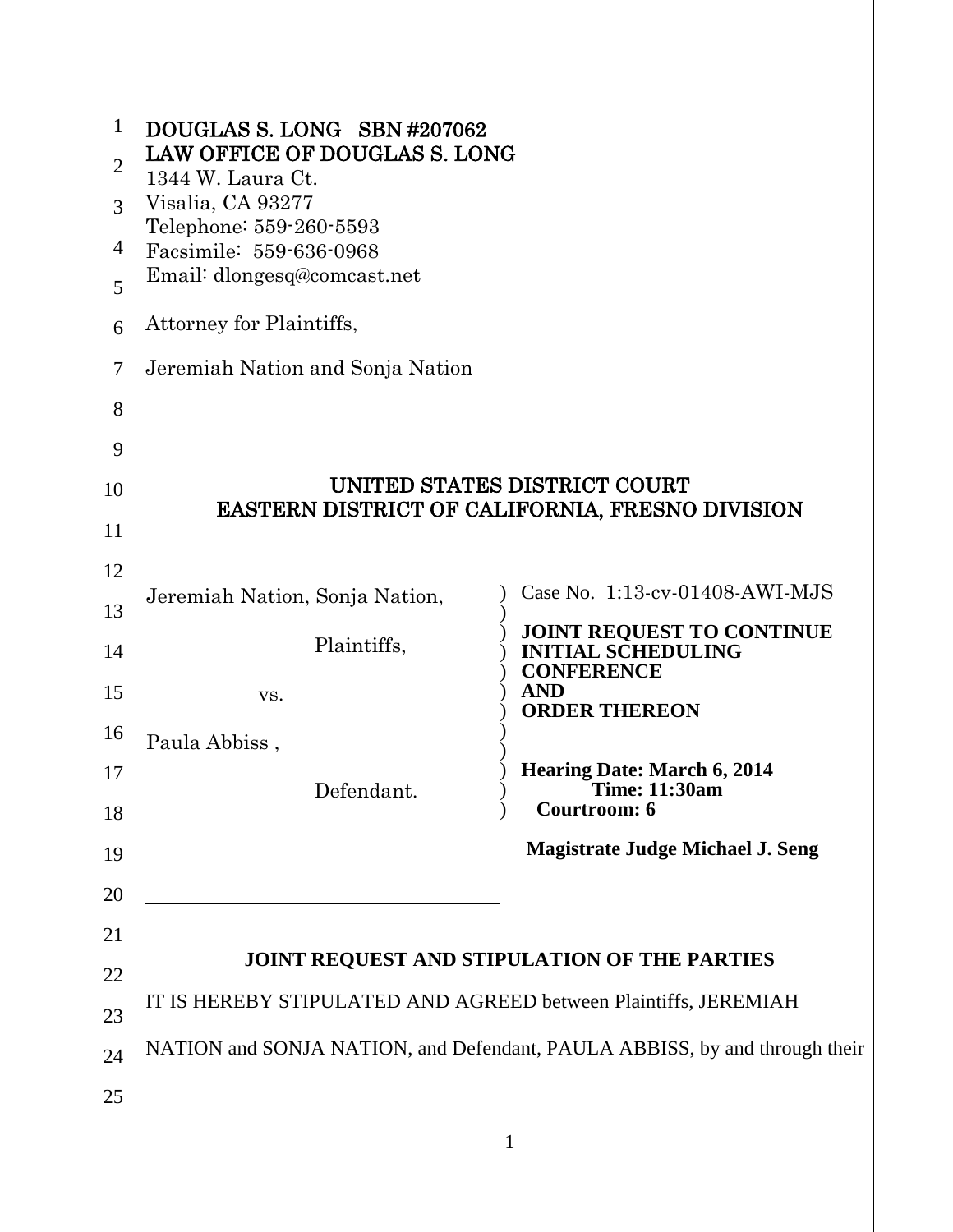| $\mathbf{1}$        | respective counsel of record (i.e., Douglas Long, Esq. and Daniel L. Wainwright, Esq.),      |  |
|---------------------|----------------------------------------------------------------------------------------------|--|
| $\overline{2}$      | that in light of a pending Motion to Dismiss to be heard March 3, 2014, and with leave of    |  |
| 3                   | the Court, the Initial Scheduling Conference set for March 6, 2014 at 11:30am in             |  |
| $\overline{4}$<br>5 | Courtroom 6 before the Honorable Magistrate Judge Michael J. Seng, be continued for 15       |  |
| 6                   | days, or as convenient for the Court, and that the time of initial disclosure be extended to |  |
| $\overline{7}$      | 7 days after the Initial Scheduling Conference.                                              |  |
| 8                   | Dated: February 26, 2014                                                                     |  |
| 9                   | McCORMICK, BARSTOW, SHEPPARD,                                                                |  |
| 10                  | <b>WAYTE &amp; CARRUTH LLP</b>                                                               |  |
| 11                  | By: /s/ Daniel L. Wainwright                                                                 |  |
| 12                  | Daniel L. Wainwright<br>Attorneys for Defendant, PAULA ABBISS                                |  |
| 13                  |                                                                                              |  |
| 14                  | Dated: February 26, 2014                                                                     |  |
| 15                  | LAW OFFICE OF DOUGLAS S. LONG                                                                |  |
| 16                  | By: /s/ Douglas S. Long                                                                      |  |
| 17                  |                                                                                              |  |
| 18                  | Douglas S. Long<br>Attorney for Plaintiffs, JEREMIAH NATION and SONJA NATION                 |  |
| 19                  |                                                                                              |  |
| 20                  |                                                                                              |  |
| 21                  | <b>ORDER OF COURT</b>                                                                        |  |
| 22                  | The Court having considered the Joint Request of the Parties for continuance of              |  |
| 23                  |                                                                                              |  |
| 24                  | the Initial Scheduling Conference and finding GOOD CAUSE for same, hereby makes              |  |
| 25                  | the following ORDER:                                                                         |  |
|                     | $\overline{2}$                                                                               |  |